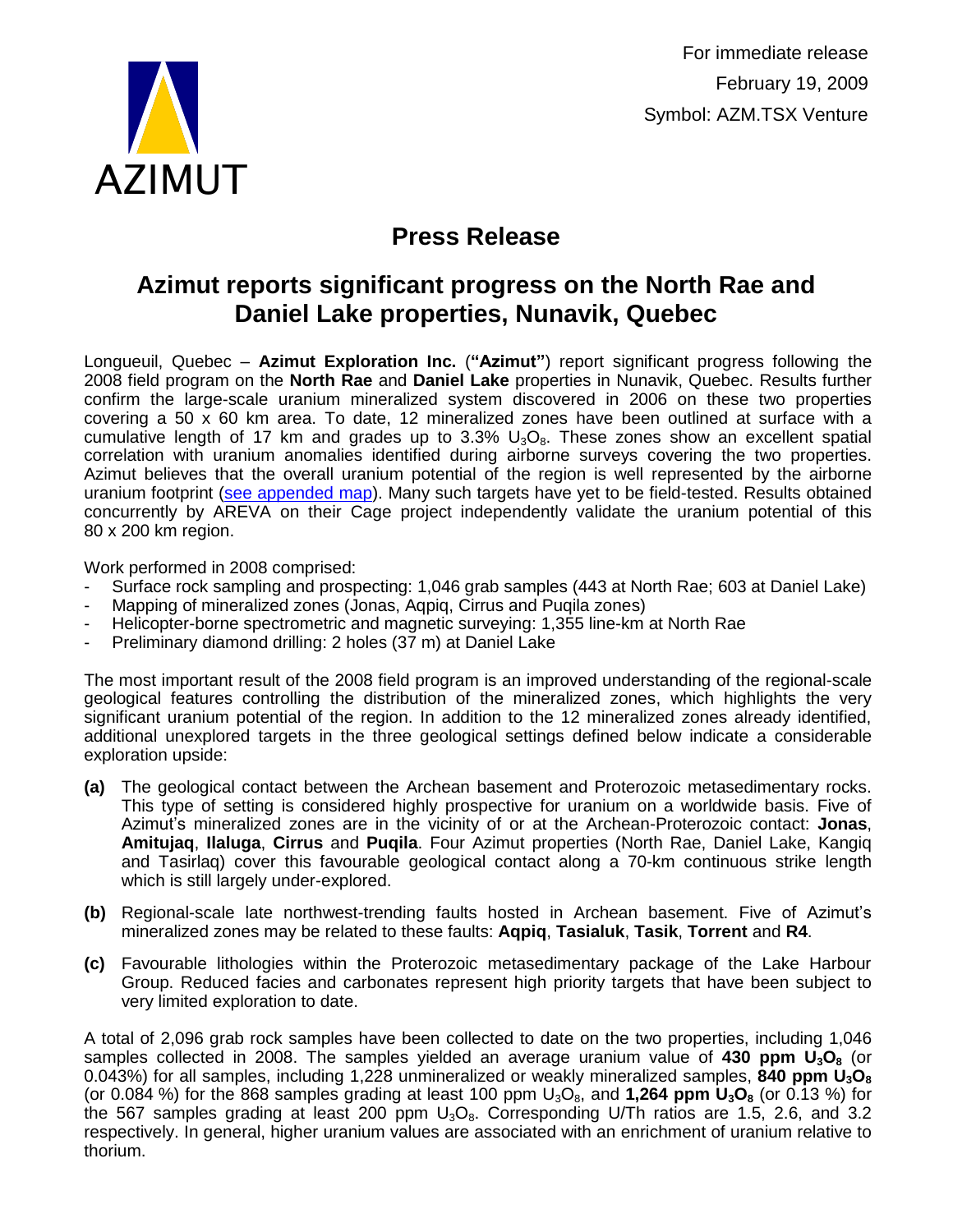The main features for each mineralized zone are summarized in **Tables 1** and **2** below. These tables integrate the 2008 results for in-fill surface sampling of new and previously discovered mineralized zones. The reported average uranium values and U/Th ratios, determined through surface grab rock sampling only, are preliminary and of an indicative nature only. They are presented on a zone by zone basis as follows: (a) all samples, mineralized or not; (b) samples with a minimum grade of 100 ppm  $U_3O_8$ ; and (c) samples with a minimum grade of 200 ppm  $U_3O_8$ . The locations of the various zones are shown on the appended map and sampling results for the main mineralized zones are posted on Azimut's web site.

At least three kilometre-scale mineralized zones (Aqpiq, Jonas and Puqila), suggest reasonable geologic and grade continuity based on surface observations and detailed sampling. These zones are ready for drill testing. The 2008 drilling program (12 holes totalling 320 m) had to be stopped due to repeated mechanical breakdowns of the rig. At Puqila, two incomplete holes delivered the following results: 270 ppm  $U_3O_8$  over 5.2 m from 0.65 m to 5.85 m (total of 13.9 m drilled in hole DDH-08-01) and 70 ppm  $U_3O_8$  over 9.2 m starting from surface (23.7 m drilled in hole DDH-08-02).

Data interpretation for both properties is nearly complete and will be used to define the 2009 field program. Fieldwork was conducted by IOS Services Géoscientifiques Inc. of Saguenay, Quebec. All rock samples were assayed at the Saskatchewan Research Council Laboratory in Saskatoon, an ISO-IEC 17025 accredited facility. The helicopter-borne geophysical survey was performed by Géophysique GPR International Inc., based in Longueuil, Quebec.

Azimut acted as operator and funded the 2008 exploration program. Azimut has granted NWT Uranium Corp. the option to earn a 50% interest on both properties and an additional 15% interest upon the delivery of a bankable feasibility study. The North Rae and Daniel Lake properties consist of a total of 2,825 claims covering 1,267 km<sup>2</sup>. Azimut holds a total of 6 properties for uranium in the Ungava Bay region, comprising 8,395 claims covering 3,811 km<sup>2</sup>.

This press release was prepared by geologist Jean-Marc Lulin acting as Azimut's Qualified Person under NI 43-101. Azimut is a mineral exploration company using a proprietary targeting methodology combined with considerable exploration know-how to discover major ore deposits.

#### **Contact and information**

**Jean-Marc Lulin, President and Chief Executive Officer** Tel.: (450) 646-3015 – Fax: (450) 646-3045 [info@azimut-exploration.com](mailto:info@azimut-exploration.com) [www.azimut-exploration.com](http://www.azimut-exploration.com/)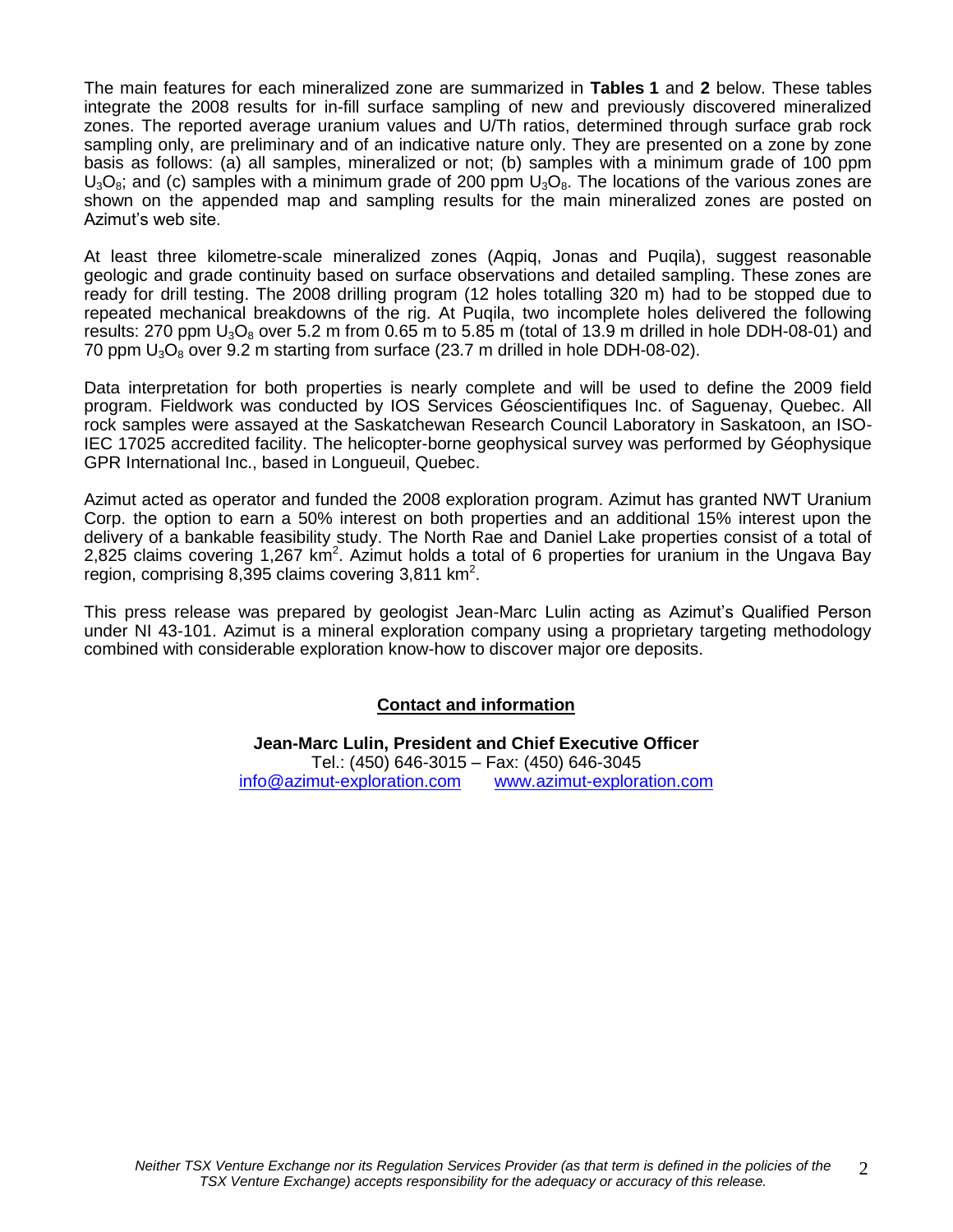## **TABLE 1 NORTH RAE PROPERTY**

| <b>Mineralized Zones</b>                                                        | # samples           | Average value U <sub>3</sub> O <sub>8</sub> ppm | U/Th              |
|---------------------------------------------------------------------------------|---------------------|-------------------------------------------------|-------------------|
| Aqpiq<br>All samples<br>100 ppm and higher<br>200 ppm and higher                | 266<br>149<br>112   | 609<br>908<br>1,151                             | 2.9<br>3.6<br>4.3 |
| Jonas<br>All samples<br>100 ppm and higher<br>200 ppm and higher                | 206<br>41<br>31     | 515<br>2,049<br>2,655                           | 1.3<br>3.2<br>3.8 |
| Ilaluga<br>All samples<br>100 ppm and higher<br>200 ppm and higher              | 89<br>44<br>27      | 375<br>586<br>839                               | 1.1<br>1.6<br>2.0 |
| Amitujaq<br>All samples<br>100 ppm and higher<br>200 ppm and higher             | 87<br>59<br>43      | 764<br>1,016<br>1,330                           | 2.3<br>2.8<br>3.4 |
| <b>Cirrus</b><br>All samples<br>100 ppm and higher<br>200 ppm and higher        | 155<br>74<br>41     | 272<br>514<br>793                               | 1.3<br>2.0<br>2.5 |
| <b>Tasik-Torrent</b><br>All samples<br>100 ppm and higher<br>200 ppm and higher | 225<br>60<br>35     | 299<br>689<br>1,069                             | 0.5<br>1.0<br>1.2 |
| <b>Tasialuk</b><br>All samples<br>100 ppm and higher<br>200 ppm and higher      | 178<br>44<br>22     | 112<br>304<br>448                               | 0.4<br>0.8<br>0.9 |
| <b>Other</b><br>All samples<br>100 ppm and higher<br>200 ppm and higher         | 271<br>74<br>45     | 218<br>632<br>935                               | 1.6<br>3.7<br>4.8 |
| <b>ALL ZONES</b><br>All samples<br>100 ppm and higher<br>200 ppm and higher     | 1,477<br>545<br>356 | 430<br>816<br>1,130                             | 1.5<br>2.6<br>3.3 |

|                 | Surface geometry (length; width; dip)                    | Geology                                    |
|-----------------|----------------------------------------------------------|--------------------------------------------|
| Aqpiq           | 1,100 m; up to 350 m; subhorizontal                      | Biotite-rich pegmatitic stacked dyke swarm |
| Jonas           | 700 m; up to 20 m; steep                                 | Silicified pegmatitic dykes                |
| <b>Ilaluga</b>  | 1,100 m; to be determined                                | Pegmatitic dykes with magnetite            |
| Amitujaq        | 3,500 m; to be determined                                | Pegmatite dykes                            |
| <b>Cirrus</b>   | 2,050 m; up to 50 m; $25^{\circ}$ to 40° East            | Pegmatitic dyke swarm                      |
|                 | Tasik, Torrent 2,300 m; up to 150 m wide corridor; steep | Pegmatitic dykes                           |
| <b>Tasialuk</b> | 800 m; up to 300 m wide envelope; steep                  | Pegmatitic dyke swarm                      |

*Neither TSX Venture Exchange nor its Regulation Services Provider (as that term is defined in the policies of the TSX Venture Exchange) accepts responsibility for the adequacy or accuracy of this release.* 3